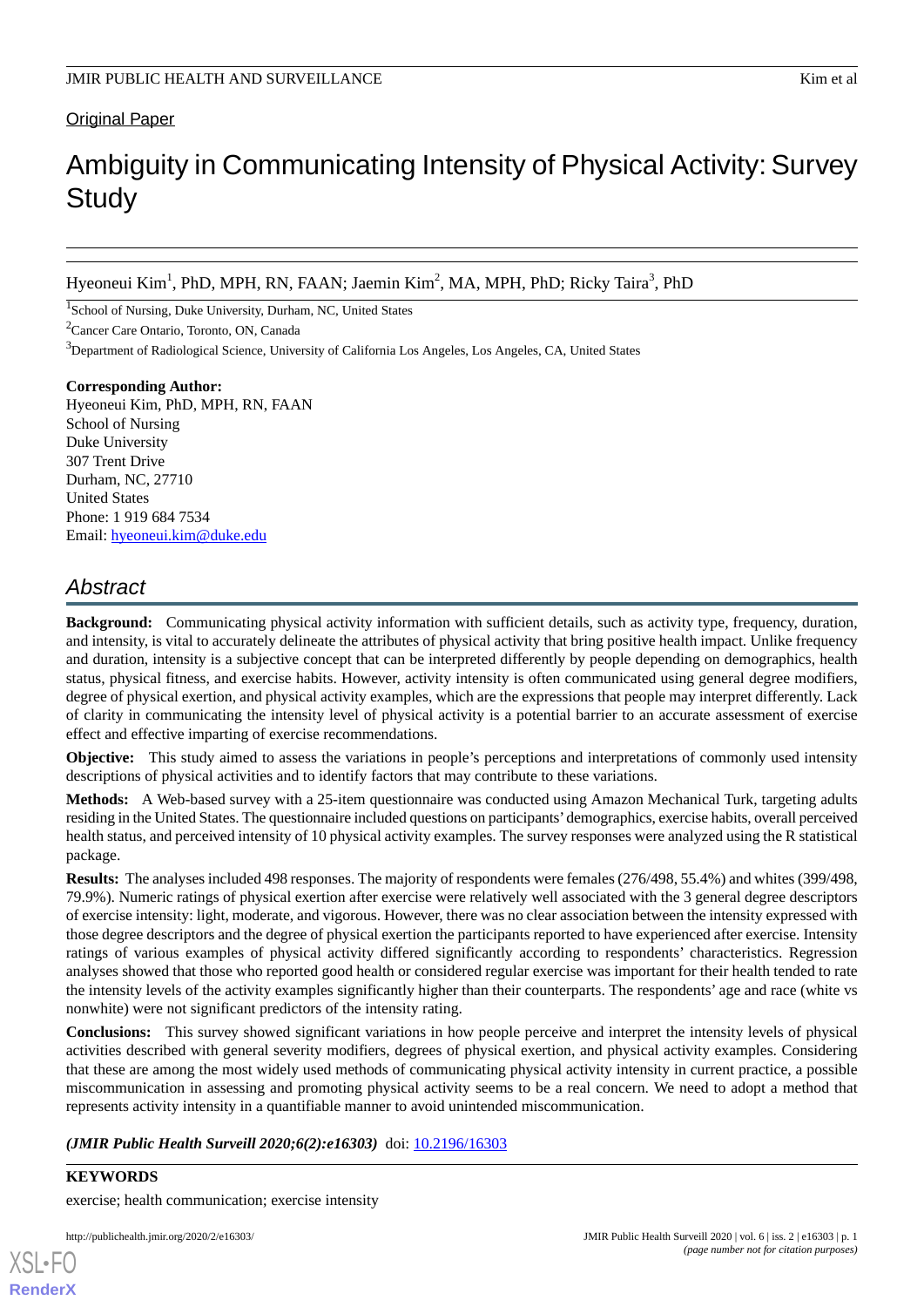### *Introduction*

#### **Importance of Capturing Information on Physical Activity Intensity**

Being physically active is essential for maintaining good health [[1\]](#page-9-0). Assessment, intervention, and outcome evaluation related to one's health status now require incorporating a patient's lifestyle information  $[2-5]$  $[2-5]$  $[2-5]$ . To facilitate the use of lifestyle information in patient care, the Office of National Coordinator for Health Information Technology (ONC) and the National Academy of Medicine (NAM; formerly known as the Institute of Medicine) recognized the 9 social and behavioral health domains, including physical activity, that need to be incorporated into electronic health records (EHRs) in a structured format [[6](#page-9-3),[7](#page-9-4)].

Undoubtedly, regular and sufficient physical activity is among the most essential lifestyle approaches for staying healthy. Health care professionals often prescribe physical activity as part of a treatment regimen for a patient to facilitate recovery from a disease or to prevent further aggravation of the disease. Ascertaining whether a person is getting a sufficient level of physical activity requires examining 4 attributes characterizing physical activity, including frequency, intensity, time (ie, duration), and type (FITT) of the activity [[8](#page-9-5)]. Specifying activity FITT is also essential when recommending physical activity to a patient, as it helps patients understand what constitutes an adequate level of physical activity that can have a positive impact on their health.

It is relatively straightforward to describe the frequency, time, and types of physical activity, as there are agreed-upon methods of objectively representing these data types. However, communicating the notion of intensity can be challenging because of its subjective nature and dependence on individual biases and internal calibrations.

#### **Quantifying Physical Activity Intensity**

There are several methods for quantifying the intensity level of a physical activity. The metabolic equivalent of task (MET) value is a measure of energy expenditure required to perform a task relative to the energy expenditure of an average person seated at rest. Thus, if an activity has an MET value of 2, this translates to an activity intensity that requires twice the energy of the resting reference event [\[9](#page-9-6),[10\]](#page-9-7). The MET value thus provides a relatively standardized means of describing the intensity level of a particular physical activity for healthy adults [[11\]](#page-9-8). In general, we classify activities with a MET value less than 3 as light-intensity activities, those between 3 and 6 as moderate-intensity activities, and those greater than 6 as vigorous-intensity activities. Individuals may require a different amount of energy to complete the same task depending on the person's age, BMI, and overall physical fitness. The corrected MET value is a weighted MET value calculated incorporating such dependencies [\[12](#page-9-9)].

The maximum oxygen uptake rate (% $VO<sub>2</sub>$  max) refers to the relative amount of oxygen a person uses during physical activity. Slightly different range values may apply for the intensity categories for  $%VO<sub>2</sub>max$  depending on gender and age. For

example, the classification of *vigorous* for an adult female aged between 18 and 40 years has a %  $VO<sub>2</sub>$  max range of 64% to 91% [[13\]](#page-9-10). In other words, if a young adult female is consuming 64% to 91% of her % $VO<sub>2</sub>$  to perform an activity, she is involved in an activity with vigorous intensity.

Finally, maximum heart rate (%HR max) is another widely used method for quantifying activity intensity [[14\]](#page-9-11). In general, when using this metric, an activity is vigorous if it causes the heart rate (HR) of the person performing the activity to increase to 76% to 96% of his or her %HR max.

Although these metrics allow one to quantify the intensity level of a physical activity event, they are often not practical to obtain because they require specialized instruments and calculations. Therefore, they are not widely used to describe activity intensity in normal communications with patients. In addition, these measures are not free from limitations, and numerous studies suggested revisiting the reliability and validity of these measures [[14](#page-9-11)[-16](#page-9-12)].

Various qualitative characterizations have also been defined to assess a patient's activity intensity. The Rating of Perceived Exertion (RPE) scale represents a person's self-reported exertion level after a particular activity. The Borg scale, the most widely used RPE, rates a perceived exertion level from a value of 6, which indicates no exertion at all, to a value of 20, which indicates maximum exertion  $[8,17]$  $[8,17]$  $[8,17]$ . The Borg scale is easy to implement and is considered sufficiently accurate for many purposes [\[18](#page-10-0)]. However, studies also reported limitations of this scale, for example, underestimating activity intensity compared with what is reflected in exercise HRs [\[19](#page-10-1),[20\]](#page-10-2).

The talk test is another simple method of describing the intensity level of physical activity that a person perceives. The talk test is based on the extent to which a person can verbally respond in a conversation during the exerted activity  $[21]$  $[21]$ . For example, if a person is unable to converse during physical activity, he or she is considered engaged in a vigorous-intensity activity. However, similar to the other intensity assessment methods described earlier, studies have reported mixed findings on the validity of the talk test as a clinical tool for assessing activity intensity [[8](#page-9-5)[,22](#page-10-4),[23\]](#page-10-5).

#### **Limitations in the Daily Communication of Physical Activity Intensity**

As described earlier, a number of efforts have been put forward to devise means for characterizing physical activity intensity, although none are free from the aforementioned limitations. The granularity and levels of agreement among these measures can be quite variable. In addition, the real-world constraints associated with the application of these measures in the clinical setting are important to consider. In most everyday communication with patients, inquiry of activity intensity is presented to the patient using everyday natural language expressions. Compared with calibrated measures, the response from these types of inquiries can have widely varied interpretations.

As shown in [Table 1](#page-2-0), general degree descriptors, such as light, moderate, and vigorous, are among the most frequently used

[XSL](http://www.w3.org/Style/XSL)•FO **[RenderX](http://www.renderx.com/)**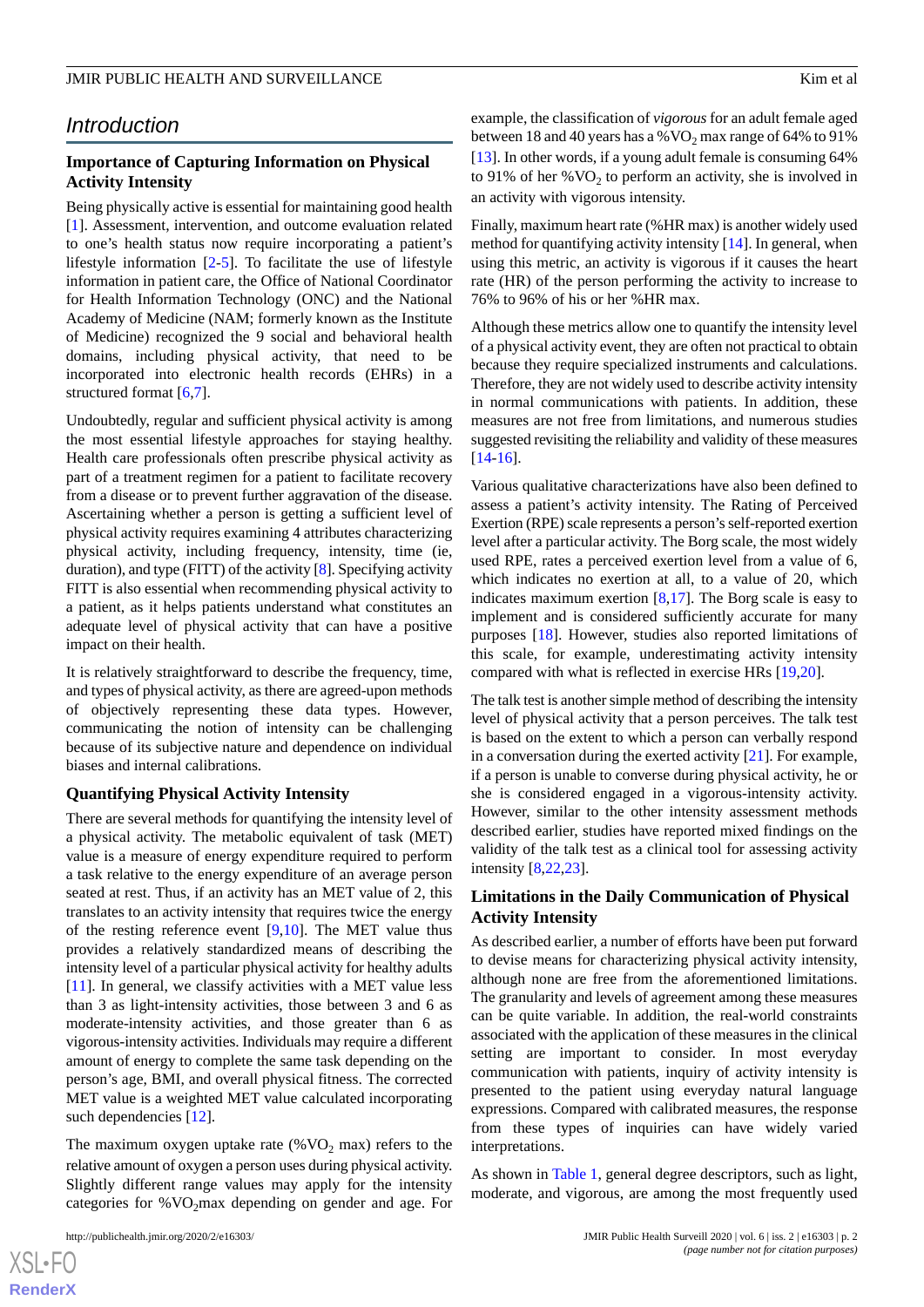methods for describing activity intensity. Many questionnaires and scales that assess people's physical activity level also add additional descriptors to express activity intensity. Many of them include the exertion levels expressed with a degree of increment in sweating, HR, and breathing after exercise to denote activity intensity. In addition, specific activity types are often accompanied by appropriate performance descriptors (eg, fast and for pleasure) to provide additional specificity.

<span id="page-2-0"></span>**Table 1.** Activity intensity descriptions used in various physical activity questionnaires.

| <b>Ouestionnaire</b>                                                                                                                                            | Intensity description examples                                                                                                                                                                                                                                                                    |
|-----------------------------------------------------------------------------------------------------------------------------------------------------------------|---------------------------------------------------------------------------------------------------------------------------------------------------------------------------------------------------------------------------------------------------------------------------------------------------|
| California Health Interview Survey<br>2009 Adult Ouestionnaire                                                                                                  | Think about vigorous activities you did in your free time that take hard physical effort, such as aerobics,<br>running, soccer, fast bicycling, or fast swimming. Again, do not include walking. During the last 7 days, did<br>you do any <i>vigorous physical activities</i> in your free time? |
| Neighborhood Physical Activity<br><b>Ouestionnaire</b>                                                                                                          | In a usual week, how many times do you do <i>moderate-intensity</i> leisure-time physical activities that <i>do not</i><br>make you breathe harder or puff and pant?                                                                                                                              |
| National Health and Nutrition Exam-<br>ination Survey Physical Activity and<br><b>Physical Fitness Physical Activity</b><br><b>Ouestionnaire</b> (version 1998) | Moderate activity: Over the past 30 days, did you do <i>moderate activities</i> for at least 10 min that <i>caused light</i><br>sweating? (brisk walking or bicycling for pleasure)                                                                                                               |
| Health-enhancing physical activity<br>and Office in Motion Questionnaire                                                                                        | Think about <i>moderate physical activities</i> that <i>make you breathe somewhat harder</i> and may include <i>continuous</i><br>walking, hiking, dancing, gardening, or sport activities. Currently, do you do any physical activities that make<br>you breathe somewhat harder?                |

In 2014, the ONC and the NAM [\[6](#page-9-3),[7\]](#page-9-4) proposed recommendations to document a patient's physical activity information in the EHR using the following 2 questions from *Exercise Vital Signs* [\[24](#page-10-6)]: (1) *On average, how many days per week do you engage in moderate to strenuous exercise (such as walking fast, running, jogging, dancing, swimming, biking, or other activities that cause a light or heavy sweat)?* and (2) *On average, how many minutes do you engage in exercise at this level?*

These 2 questions are assumed to capture the minimum necessary information related to a patient's overall exercise habits, including frequency, intensity, and duration. However, the intensity information related to the first question might not adequately reflect individual patients' exercise level and potentially hamper a clinician's effort to make an accurate assessment and/or provide an effective recommendation for physical activity as part of a treatment regimen.

In summary, the intensity characterization of physical activity is an essential component when assessing and recommending a physical activity. There exists a risk of missing vital details when the intensity of physical activity is expressed using general descriptors that do not incorporate individual differences in intensity experience and/or perception. As a first step to identify potential gaps in communicating activity intensity, we investigated how people perceive or interpret the intensity levels when described with general degree modifiers, physical exertion descriptions, and activity scenarios.

#### **Study Aims**

[XSL](http://www.w3.org/Style/XSL)•FO **[RenderX](http://www.renderx.com/)**

We conducted a survey to assess how people perceive the intensity levels of physical activity expressed by methods commonly used to inquire exercise intensity in daily communication. In particular, we aimed to answer the following research questions: (1) How different or similar are people's perception of physical activity intensity with respect to the use of general degree modifiers, degree of physical exertion, and activity examples? and (2) Are there any patterns or associations

between people's characteristics and perception of the presented intensity descriptions?

# *Methods*

#### **Survey Questionnaire**

We designed a questionnaire survey to collect 3 types of information: (1) survey participants' demographics, which included age, gender, race, and ethnicity; (2) participants' exercise habits, including frequency, duration, and intensity (this information category also included each respondent's overall health status and attitude toward regular exercise); and (3) the perceived intensity levels of different physical activity examples. Survey participants were asked to rate the intensity levels of 10 everyday physical activities using numeric scores ranging from 0 to 10, where 0 indicates activity causes no exertion and 10 indicates activity causes extreme exertion. We selected the 10 activity examples used in the 2011 Physical Activity Compendium [[9\]](#page-9-6). Survey participants had the option to mark "don't know" if they were unfamiliar with the presented activity. The survey questionnaire is included as a supplemental file ([Multimedia Appendix 1\)](#page-9-14).

#### **Recruitment**

We recruited survey participants using the Web-based framework provided by Amazon Mechanical Turk (MTurk). MTurk is a crowdsourcing marketplace where various tasks are outsourced to a distributed workforce who can perform these tasks virtually [\[25](#page-10-7)[,26](#page-10-8)]. Tasks completed using MTurk vary from conducting simple data validation to more subjective tasks such as survey participation. This study was exempted by the institutional review board. We limited participation to adults residing in the United States.

#### **Statistical Analysis**

We descriptively analyzed the participants' demographics, exercise habits, and perceived intensity of different activity types. We also examined whether there were any significant associations between participants' characteristics and their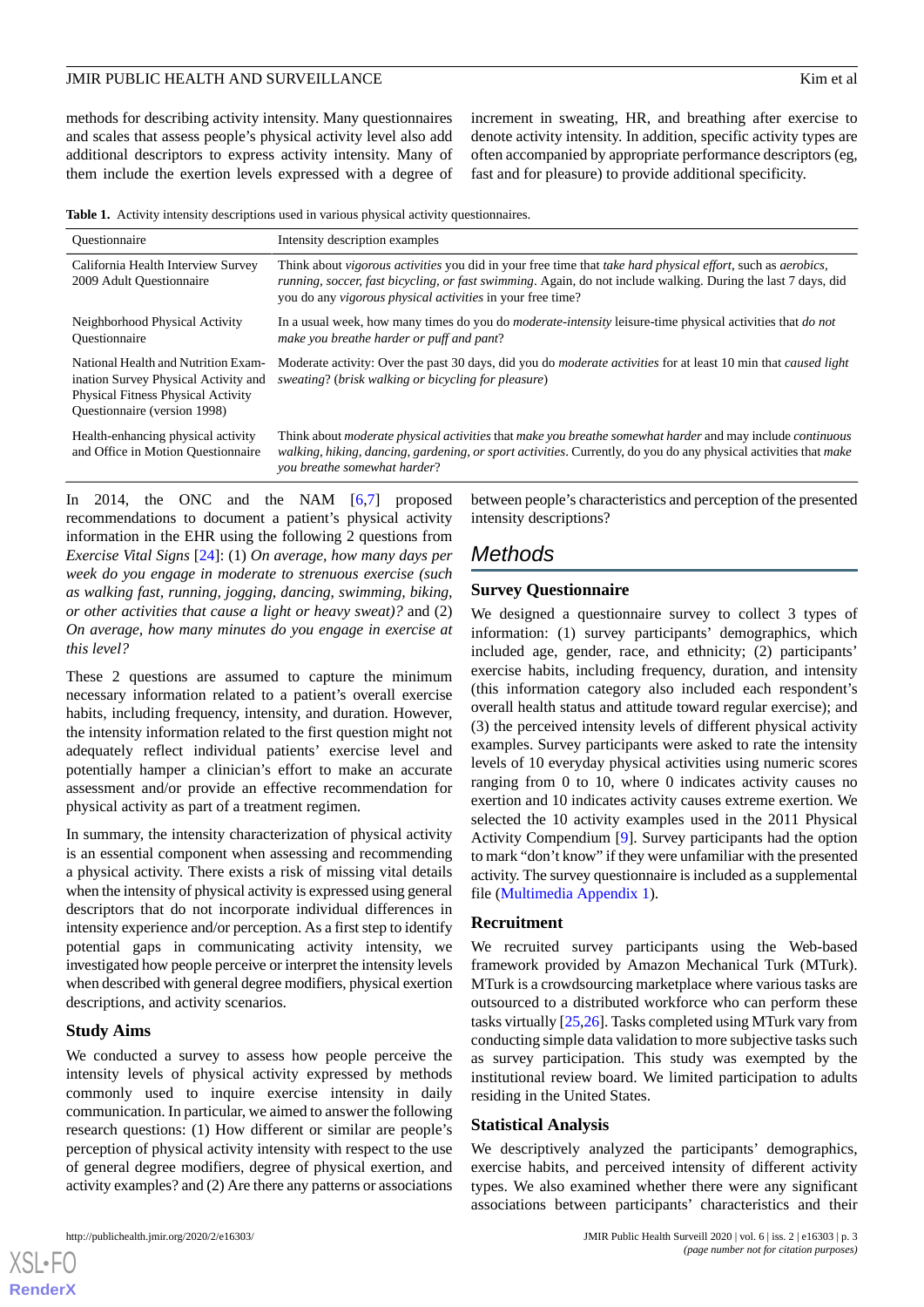intensity perception. This survey asked people's subjective perception and experience of the intensity of physical activity, where no gold standard answer exists. Therefore, the analysis focused on examining how similar or dissimilar people's perceptions of physical activity intensity were. All data analyses were performed using the R statistical package, version 3.5.1 [[27\]](#page-10-9).

#### *Power*

To be able to generalize the survey results to the general adult population living in the United States with a 95% CI and a 5% margin of error, we estimated a sample size of at least 385 responses. We received a total of 522 responses.

#### *Data Exclusion*

After removing 24 unreliable responses (eg, too many unanswered questions or implausible answers), there remained 498 responses for analyses.

# *Results*

#### **Survey Participants' Characteristics**

<span id="page-3-0"></span>The participants' age, race, and sex statistics are summarized in [Table 2.](#page-3-0) The majority of the survey participants were white (399/498, 79.9%), and there were more females (276/498, 55.4%) than males. The mean age of the respondents was 40.59 (SD 12.56) years. The majority of the participants reported that

|  |  | Table 2. Age, sex, and race distributions of the survey participants. |  |  |
|--|--|-----------------------------------------------------------------------|--|--|
|--|--|-----------------------------------------------------------------------|--|--|

they were in good (290/498, 58.23%) or excellent (43/498, 8.63%) health and considered regular exercise as being very (184/498, 36.95%) or extremely important (108/498, 21.69%) for their health.

Approximately 72.6% (362/498) of the respondents answered that they exercised regularly. The frequency, duration, and intensity level reported by the majority of these 362 regular exercisers were 3 to 4 days a week (n=162), for 30 to 60 min  $(n=228)$ , at a moderate intensity level  $(n=227)$ . Among the 136 people who responded that they did not exercise regularly, 93 answered exercising occasionally. The majority of these 93 sporadic exercisers indicated that they exercised, on average, about 1 or 2 days per week (n=85), for less than 30 min (n=63), at a mild intensity level (n=69). The remaining 43 people responded that they were not exercising at all.

The proportions of regular exercisers differed according to the respondent's characteristics, as shown in [Table 3](#page-4-0). The significance of the differences was tested using the two-sample proportion test and the chi-square test. Men, people without a known medical condition that limits their physical activity, those using an activity tracker, those considering themselves to be in good health, and those thinking that regular exercise is important for their health were more likely to exercise regularly. There was no significant difference in the age distributions between regular exercisers and nonregular exercisers (*P*=.82) when tested with Student *t* test.

| Race                                      | Age (years), mean (SD) | Number of respondents by sex and race, n (%) |                |               |
|-------------------------------------------|------------------------|----------------------------------------------|----------------|---------------|
|                                           |                        | Female $(n=276)$                             | Male $(n=221)$ | Other $(n=1)$ |
| American Indian or Alaska Native          | 40(5.66)               | 1(0.36)                                      | 1(0.45)        | 0(0)          |
| Asian                                     | 34 (8.92)              | 12(4.3)                                      | 13(5.8)        | 0(0)          |
| Black or African American                 | 37 (12.38)             | 23(8.3)                                      | 15(6.7)        | 0(0)          |
| Hispanic or Latino                        | 32(10.67)              | 9(3.2)                                       | 16(7.2)        | 0(0)          |
| Native Hawaiian or Other Pacific Islander | 52 (NA)                | 0(0.0)                                       | 1(0.45)        | 0(0)          |
| Other                                     | 41 (12.68)             | 6(2.1)                                       | 2(0.90)        | 0(0)          |
| White                                     | 39 (8.23)              | 225(81.5)                                    | 173 (78.2)     | 1(100)        |
| Total                                     | 40.59 (12.56)          | 276 (100)                                    | 221 (100)      | 1(100)        |

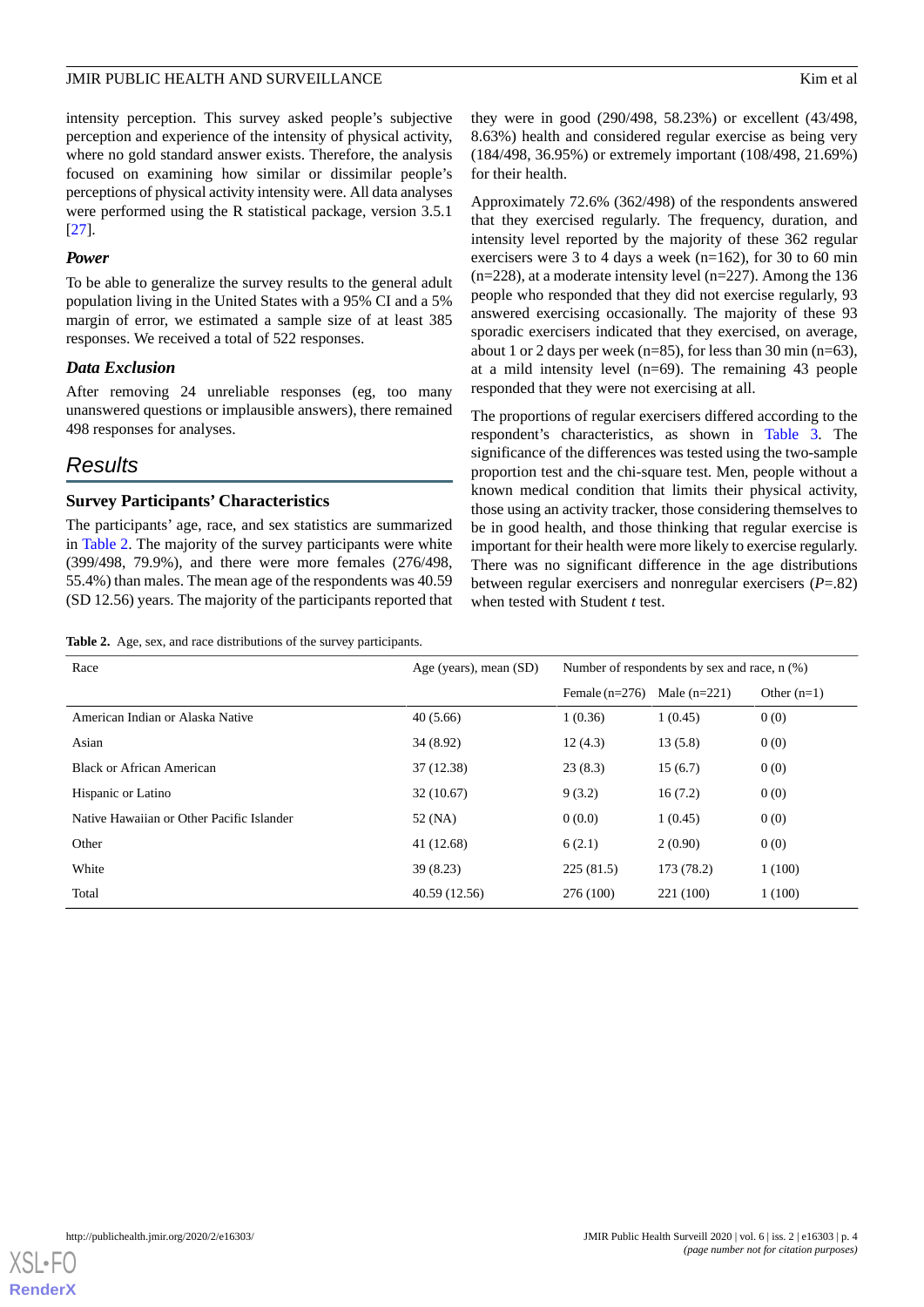<span id="page-4-0"></span>**Table 3.** Regular exercise ratios by participants' characteristics.

|                                                       | . .<br>Participants' characteristics      | Regular exerciser, n (%) | $P$ value |
|-------------------------------------------------------|-------------------------------------------|--------------------------|-----------|
| <b>Sex</b>                                            |                                           |                          | .002      |
|                                                       | Female                                    | 185 (67.0)               |           |
|                                                       | Male                                      | 177(80.1)                |           |
|                                                       | Using activity tracker                    |                          | $-.001$   |
|                                                       | Yes                                       | 134 (86.5)               |           |
|                                                       | $\rm No$                                  | 228 (66.5)               |           |
| Race                                                  |                                           |                          | .49       |
|                                                       | American Indian or Alaska Native          | 1(50)                    |           |
|                                                       | Asian                                     | 18 (72)                  |           |
|                                                       | <b>Black or African American</b>          | 31 (82)                  |           |
|                                                       | Hispanic or Latino                        | 17(68)                   |           |
|                                                       | Native Hawaiian or Other Pacific Islander | 1(100)                   |           |
|                                                       | Other                                     | 4(50)                    |           |
|                                                       | White                                     | 290 (72.7)               |           |
|                                                       | <b>Perceived health status</b>            |                          | $-.001$   |
|                                                       | Excellent                                 | 41 (95)                  |           |
|                                                       | $\operatorname{Good}$                     | 229 (78.9)               |           |
|                                                       | Fair                                      | 75 (54)                  |           |
|                                                       | Poor                                      | 17(68)                   |           |
| Age (years)                                           |                                           |                          | .82       |
|                                                       | $\geq 65$                                 | 14 (78)                  |           |
|                                                       | < 65                                      | 348 (72.5)               |           |
| Importance of regular exercise                        |                                           |                          | <00       |
|                                                       | Extremely important                       | 103(95.4)                |           |
|                                                       | Very important                            | 160(86.9)                |           |
|                                                       | Moderately important                      | 89 (65)                  |           |
|                                                       | Somewhat important                        | 9(16)                    |           |
|                                                       | Not at all                                | 1(8)                     |           |
| Having a medical condition limiting physical activity |                                           |                          | $-.001$   |
|                                                       | Yes                                       | 63 (64)                  |           |
|                                                       | $\rm No$                                  | 293 (75.7)               |           |

#### **Perceived Exercise Intensity**

We asked 455 participants who exercised regularly (n=362) or sporadically (n=93) to describe the intensity of the exercise they usually performed in 2 ways: (1) using general degree modifiers and (2) based on the physical exertion they experienced after the exercise. As a means of describing the level of exertion, we presented 3 types of physiologic responses: an increment in HR, breathing rate, and sweating. Note that these physiologic responses are also commonly used to describe intensity levels in various validated physical activity questionnaires. [Figure 1](#page-5-0) shows that the exertion levels reported by the participants after exercise were not always linearly related to the exercise intensity they described using general degree modifiers. For example, a

few respondents reported only a minor increase in breathing, sweating, and HR after vigorous exercise. Similarly, some people reported experiencing a significant increase in these physiologic parameters after mild-intensity exercise.

The participants who exercised regularly or sporadically (n=455) were also asked to rate the perceived intensity level of the exercise they usually performed using 3 general intensity levels and a 20-point scale, where 0 indicates no exertion at all and 20 indicates extreme exertion. [Figure 2](#page-5-1) shows how the numeric ratings of perceived exertion are distributed in the 3 intensity levels. Although there were small overlaps, the distributions of the ratings were well differentiated among the 3 intensity levels. The average numeric intensity ratings were significantly

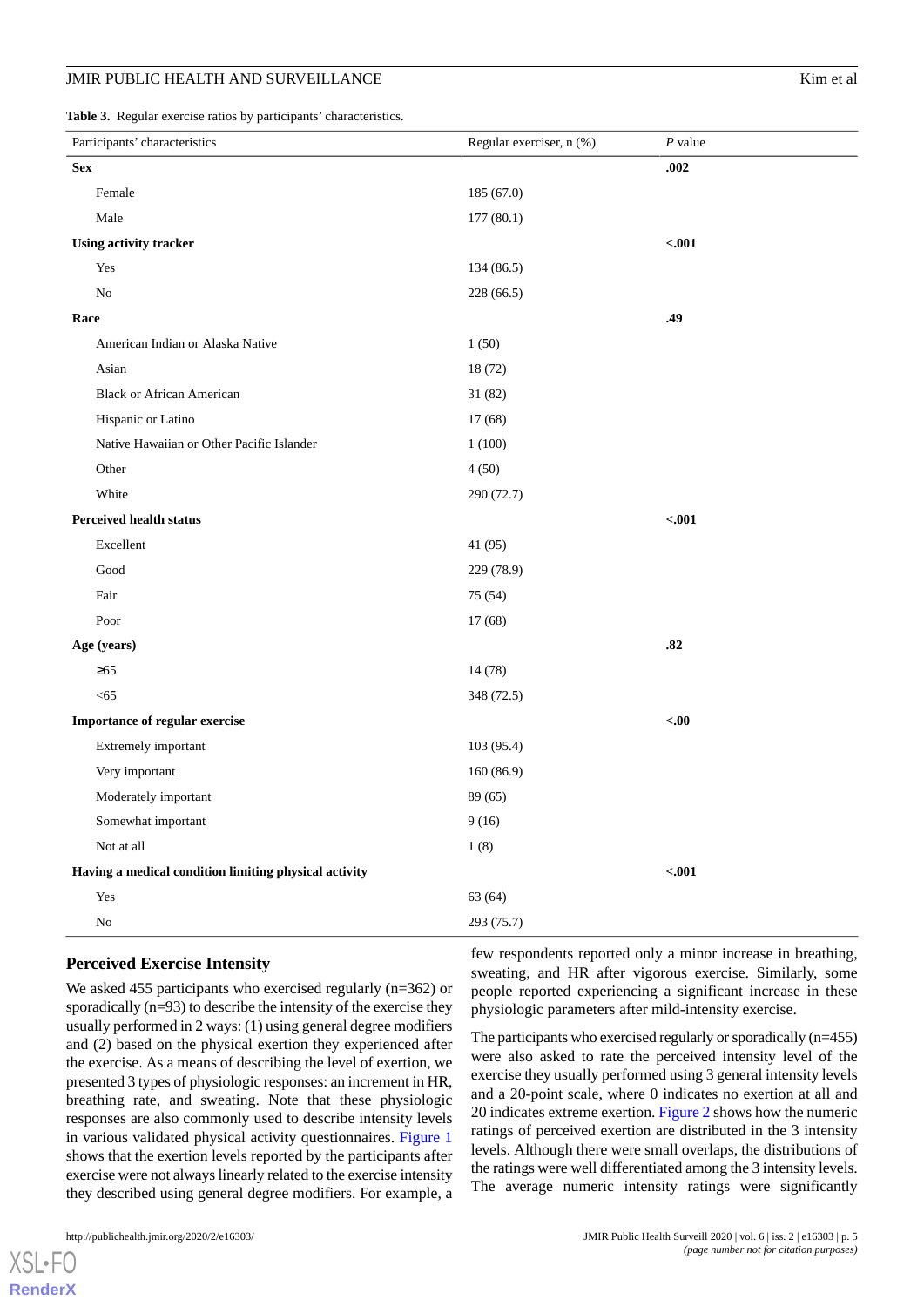different among the 3 intensity levels when tested with the Kruskal-Wallis test (*P*<.001).

<span id="page-5-0"></span>Figure 1. Level of physical exertion reported for the different intensities of exercise.



<span id="page-5-1"></span>**Figure 2.** The distribution of numeric intensity rating reported for the general intensity categories.



Intensity reported with general intensity categories

#### **Perceived Intensity Levels of 10 Physical Activity Examples**

[Figure 3](#page-6-0) shows the overall distribution of the intensity ratings that the participants assigned to the 10 activity examples. Although there exist substantial variations in the ratings of all 10 activities, the participants tended to perceive aerobic dancing, fast lap swimming, and jogging as more intense, whereas they considered kitchen works, walking the dog, and sweeping a driveway as less intense.

The 10 activity examples formed approximately 3 intensity groups as color coded in [Figure 3.](#page-6-0) As a reference to standardized intensity information, we included in parentheses below the

[XSL](http://www.w3.org/Style/XSL)•FO **[RenderX](http://www.renderx.com/)**

corresponding MET values proposed in the study by Ainsworth et al [\[9](#page-9-6)] for each activity. The activities that received relatively high-intensity ratings included *jogging at a pace of 5 to 7 miles per hour*(MET 8.3-11), *fast lap swimming–freestyle* (MET 9.8), and *aerobic dancing such as Zumba* (MET >5.0). The activities with middle range intensity ratings are *biking at a park* (MET 4.0), *lawn mowing with a hand mower* (MET 6.0), and *walking at a pace of 3.5 miles per hour*(MET 4.3). *Walking a dog* (MET 3.0); *golf—walking and carrying clubs* (MET 4.3); *kitchen activities such as cooking, washing dishes,* and *cleaning up* (MET 3.3); and *sweeping garage, sidewalk, or outside of the house* (MET 4.0) received relatively low-intensity ratings from the participants.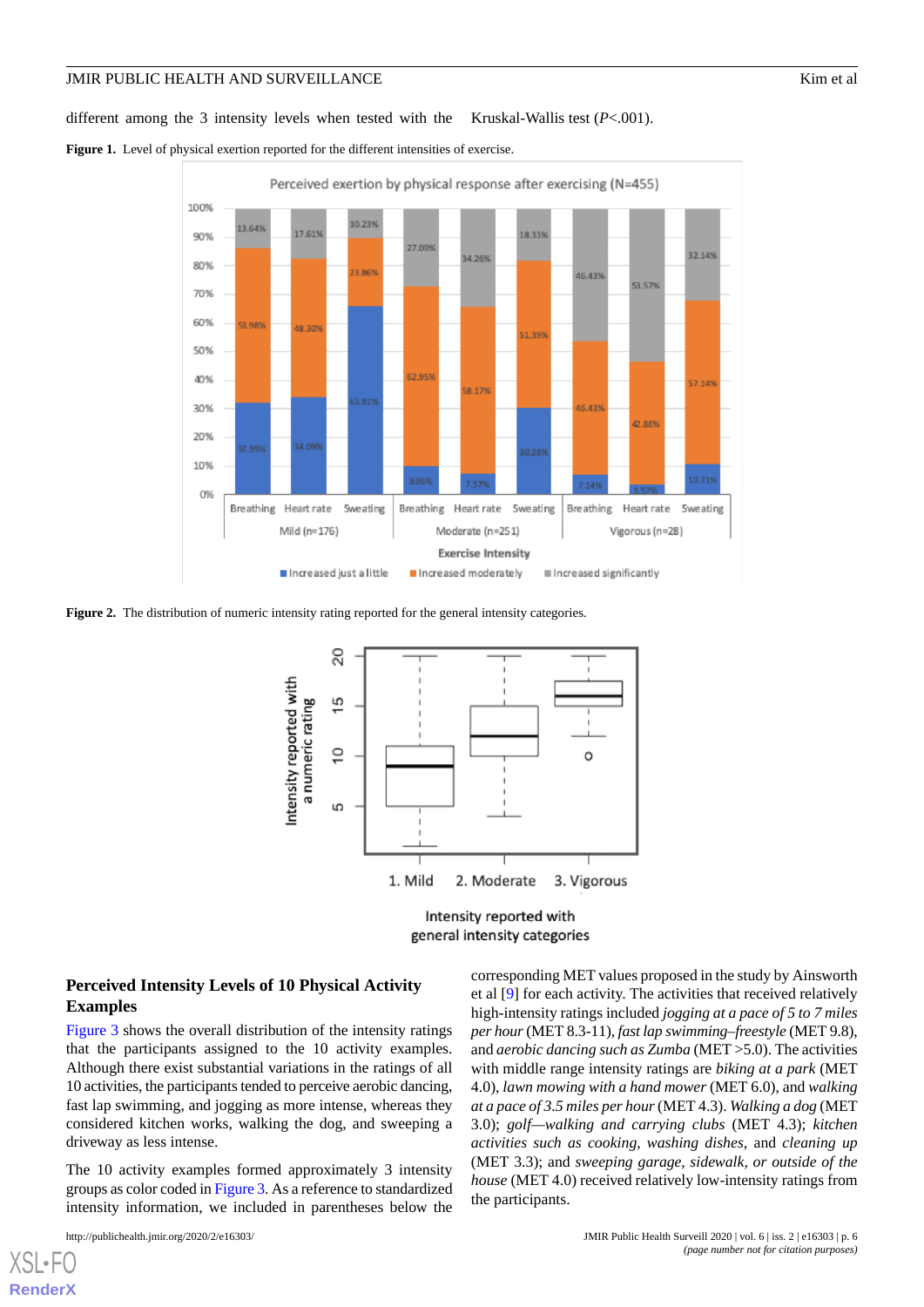<span id="page-6-0"></span>**Figure 3.** Numeric intensity ratings assigned to 10 activity examples (zumba: aerobic dancing such as Zumba; walk: walking at a pace of 3.5 miles per hour; swim: fast lap swimming–freestyle; sweep: sweeping garage, sidewalk, or outside of the house; lawn: lawn mowing with a hand mower; kitchen: kitchen activities such as cooking, washing dishes, and cleaning up; jog: jogging at a pace of 5 to 7 miles per hour; golf: golf—walking and carrying clubs; dog: walking a dog; and biking: biking at a park).



#### **Factors Associated With the Differences in Perceived Intensity Ratings**

We conducted regression analyses to examine how the participants' characteristics affect the perceived intensity ratings of the 10 activity examples. We dichotomized race (white vs nonwhite), perceived health status (good/excellent vs fair/poor), and importance of exercise (moderately/very/extremely vs slightly/not at all). We also created 3 additional characteristics that reflect the relative exertion level experienced by the participants by comparing the participants'self-reported physical exertion level with the self-reported exercise intensity. The respondents were classified as *less increase in HR or respiratory rate* or *sweat less* if they reported a lesser level of exertion than the level of the exercise intensity they performed. For example, we classified a respondent to a *lesser increase in HR* group

when she reported experiencing a small increase in HR after performing a moderate- or vigorous-intensity exercise.

[Figure 4](#page-7-0) presents the coefficients of the 9 explanatory variables and their 95% CIs in predicting the numeric intensity ratings of the 10 activity examples. The regression analysis showed that age did not affect the intensity ratings at all. In addition, race, regular exercise, and physical exertion levels the respondents usually experienced after exercise were not strong predictors of the intensity ratings, except for a few activity types. For example, regular exercisers tended to rate lower the intensity of walking, golfing, and aerobic dancing than their counterparts. Overall, those who reported being in good health and considered regular exercise was important for their health tended to rate lower the intensity of the example activities. Female participants tended to rate higher the intensity of walking, walking a dog, lap swimming, and jogging than male participants.

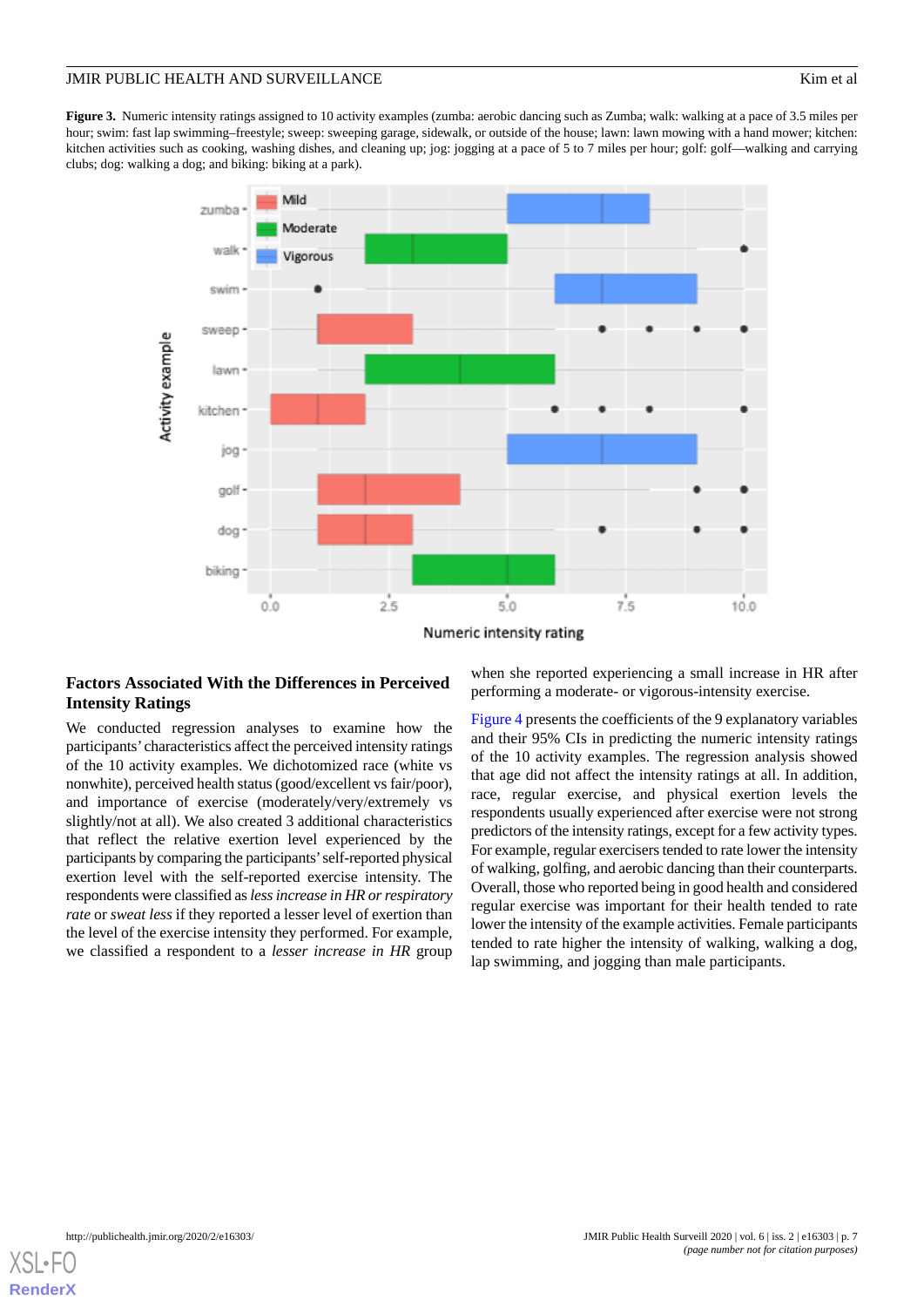<span id="page-7-0"></span>**Figure 4.** Regression coefficients and 95% CIs of the participants' characteristics in predicting the intensity ratings of the 10 activity examples. HR: heart rate; RR: respiratory rate.



# *Discussion*

# **Principal Findings**

The survey results showed that significant variations exist in how people perceive and express the intensity level of physical activity. Numeric rating of intensity with the perceived exertion level seemed to differentiate the 3 general intensity levels of mild, moderate, and vigorous relatively well. However, significant inconsistencies were observed in how the survey participants associated the descriptors commonly used in communicating exercise intensity with the intensity levels they perceived for various types of physical activity.

Physical exertion expressed with an increase in HR, breathing rate, and sweating did not always have a positive linear relation with exercise intensity. For example, some respondents indicated only a mild increase in these parameters after a moderate- or vigorous-intensity exercise, whereas others indicated a significant increase following a mild- or moderate-intensity exercise. This result underscores the importance of considering individual fitness levels and prior exercise habits when expressing activity intensity with these simplified degrees of physical exertion.

Providing specific activity examples is another popular method of describing activity intensity, as shown in many physical activity questionnaires. For example, jogging and aerobic exercise are often used as examples of moderate or vigorous activities, whereas walking is presented as an example of lightor moderate-intensity exercise. Although the intensity of certain activities was consistently rated higher than others in this survey, we also observed a wide variation in individual ratings given by the participants.

All the 10 activity examples have standardized MET values greater than 3, which indicates at least a moderate level of intensity. The participants gave different intensity ratings to the activities that shared the same standardized MET value. This finding confirms that standardized MET values are not a robust method for communicating activity intensities. Corrected MET values that incorporate one's gender, age, and BMI can be an alternative that better quantifies the activity intensity at an individual level [\[12](#page-9-9),[28\]](#page-10-10). However, its usefulness as a means of representing and communicating personalized activity intensity should be further investigated.

Various characteristics of the respondents affected the intensity ratings of the 10 activity examples to varying degrees. The regression analysis showed that perceived health status and

 $XS$  • FC **[RenderX](http://www.renderx.com/)**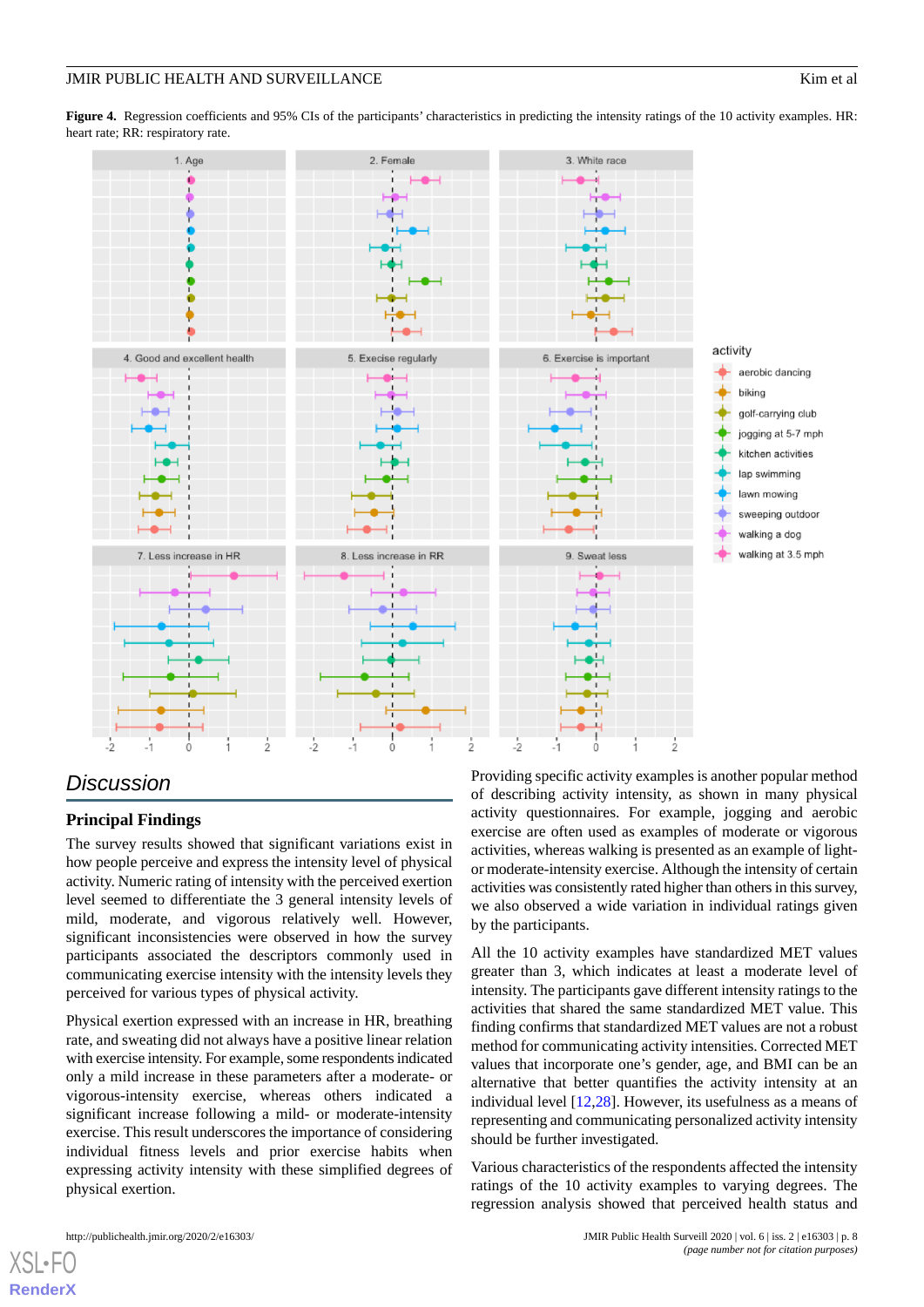attitude toward regular exercise were stronger predictors of the intensity ratings of the example activities. Those who were in good health perceived presented activities less physically demanding, thus tended to rate lower than their counterparts. Similarly, those who responded that regular exercise is important for their health tended to rate the intensity of the presented activities significantly lower than their counterparts. The respondents' demographics were not strong predictors of the numeric intensity rating, although the female respondents tended to rate jogging, swimming, and walking activities higher than the male respondents. In this survey, the race effect on the intensity rating was not apparent, except that the respondents with white race tended to rate walking higher than the respondents with other races.

According to the survey results, the majority of the participants who considered themselves in good health responded that they exercised regularly and that regular exercise was important to their health. One possible explanation for the significantly lower intensity ratings among the participants with good health is that, overall, they were in better physical fitness and thus usually experienced relatively less exertion from various physical activities. This finding suggests that physical fitness and exercise habit directly affect one's intensity perception. Therefore, we may need to pay more attention to an individual person's fitness and exercise habits when selecting physical activity examples to communicate activity intensity.

The survey results did not show any noticeable associations between the intensity level of exercise that the participants usually performed and the physical exertion they experienced after exercise measured with the simplified degrees of increase in HR, breathing rate, and sweating. Similarly, the relative exertion levels experienced after exercise were not among the participants' characteristics most significantly associated with the different intensity ratings of the 10 activity examples. Those who reported experiencing relatively lower exertion after exercise tended to give lower intensity ratings than their counterparts for some activities, but this trend did not stand out compared with other participants' characteristics. This finding suggests that describing activity intensity solely with the simplified degrees of exertion presented with the level of increase in HR, breathing rate, and sweating can be vulnerable to misinterpretation.

#### **Limitations**

As per any study that involves survey data, this study is not free from data quality issues. As an attempt to include valid responses only, we removed the cases with a large percentage of missing or implausible answers (eg, giving an intensity rating of 10 to all 10 activity examples). However, there is no guarantee that the anonymized responses collected for this study are the truthful reflection of participants' characteristics and their perceptions of physical activities.

Using the MTurk, we obtained study participants who were restricted to being enrolled in a crowdsourcing venue as a worker. The participants of such surveys may not represent the health status and behaviors of the general US population [\[26,](#page-10-8)[29\]](#page-10-11). The sampled participants also comprised the majority (399/498, 79.9%) of white individuals. These 2 sample characteristics could limit the generalizability of the findings of this study.

#### **Practical Implications**

Despite the limitations noted earlier, this study provides useful insights into communicating physical activity with patients. This study confirmed that wide variations exist in how people perceive and interpret the activity intensity expressed by general degree modifiers, physical exertion levels, and activity examples, which are the commonly used methods of describing physical activity intensity in everyday communication. The main lessons learned from this study are highlighted next.

First, this study showed the importance of considering individual differences in exercise habits and physical fitness when discussing physical activity with patients or assessing participants'physical activity level in health behavioral studies. Second, the findings of this study indicate the need to adopt activity intensity descriptors that are easily implementable and sensitive to individual variations in intensity perception. For example, numeric intensity ratings seemed to provide a relatively reliable quantification of activity intensity that individual people experience. The talk test is another simple method for assessing and describing an individualized activity intensity level. Studies have reported mixed findings of their validity as a means of assessing physical exertion after exercising at a precise level [[8](#page-9-5)[,22](#page-10-4),[23\]](#page-10-5). However, they offer a quick and intuitive method for expressing a personalized intensity level of physical activity and thus can be considered as an alternative approach to describe activity intensity when communicating healthy lifestyle recommendations with patients. Mobile sensor devices may also provide a workable solution to this problem, given that the physical activity types, physical exertion level, and amount are accurately captured. Health behavioral studies that quantify participants' physical activity may need to extend the use of mobile sensor devices to measure activity intensity.

#### **Conclusions**

A survey of 498 adult volunteers showed that there exist statistically significant variations in how they perceived and interpreted the intensity of physical activity described using methods widely used in physical activity assessment and documentation. General degree modifiers, activity examples, and the simplified degree of physical exertion do not always convey accurate intensity information because of an individual's internal calibration of the concept of activity intensity. The connection between quantitative standardized metrics and self-reported responses to clinically routine inquiry methods shows wide variations because of individual differences in one's perception and interpretation of those intensity descriptions. If the purpose of assessing and documenting a patient's physical activity level is simply to inquire whether a patient is physically active or not, scrutinizing the precise semantics of intensity concepts might not practically be a critical task. However, to provide clinically meaningful information, revisiting how we describe the intensity attribute of a patient's physical activity seems necessary. We believe there is a need to consider an alternative approach that allows a more accurate and reliable characterization of the intensity level that an individual patient experiences with various physical activities.

```
XS\cdotFC
RenderX
```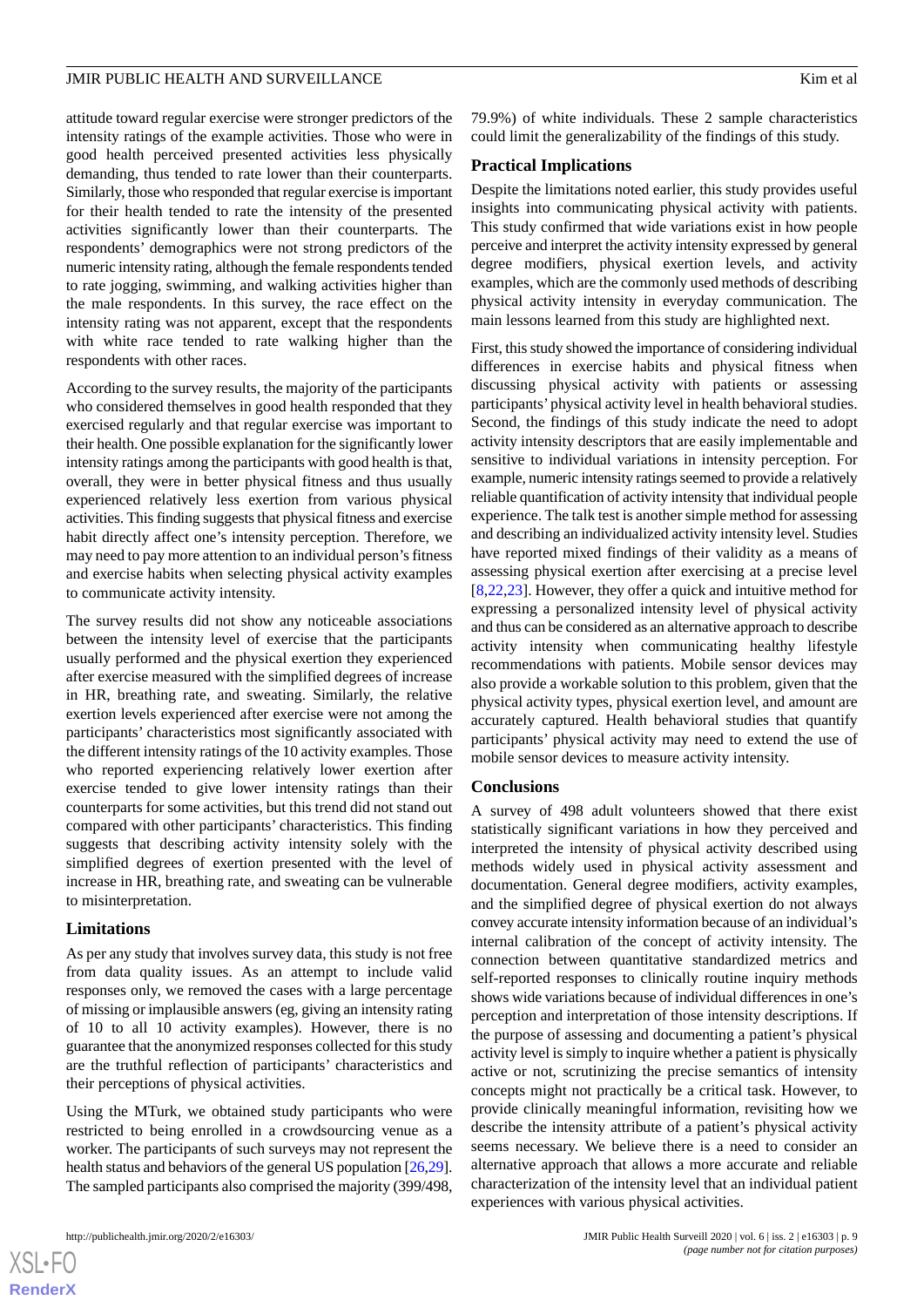#### **Acknowledgments**

This work was supported in part by a pilot grant from the Center for Nursing Research at the Duke University School of Nursing.

#### **Authors' Contributions**

HK designed the study, conducted the literature review and synthesis, conducted the survey, analyzed the data, and wrote the manuscript. JK conducted the literature review and synthesis, designed the survey, interpreted the data analysis results, and wrote the manuscript. RT interpreted the data analysis results and edited the manuscript.

#### **Conflicts of Interest**

<span id="page-9-14"></span>None declared.

### **Multimedia Appendix 1**

The survey questionnaire implemented for this study. [[PDF File \(Adobe PDF File\), 63 KB](https://jmir.org/api/download?alt_name=publichealth_v6i2e16303_app1.pdf&filename=353a6681c25297d18c751330a49984d8.pdf)-[Multimedia Appendix 1\]](https://jmir.org/api/download?alt_name=publichealth_v6i2e16303_app1.pdf&filename=353a6681c25297d18c751330a49984d8.pdf)

#### <span id="page-9-0"></span>**References**

- <span id="page-9-1"></span>1. Haskell WL, Lee I, Pate RR, Powell KE, Blair SN, Franklin BA, et al. Physical activity and public health: updated recommendation for adults from the American College of Sports Medicine and the American Heart Association. Med Sci Sports Exerc 2007 Aug;39(8):1423-1434. [doi: [10.1249/mss.0b013e3180616b27\]](http://dx.doi.org/10.1249/mss.0b013e3180616b27) [Medline: [17762377\]](http://www.ncbi.nlm.nih.gov/entrez/query.fcgi?cmd=Retrieve&db=PubMed&list_uids=17762377&dopt=Abstract)
- 2. Conroy DE, Hojjatinia S, Lagoa CM, Yang C, Lanza ST, Smyth JM. Personalized models of physical activity responses to text message micro-interventions: a proof-of-concept application of control systems engineering methods. Psychol Sport Exerc 2019 Mar;41:172-180 [\[FREE Full text](http://europepmc.org/abstract/MED/30853855)] [doi: [10.1016/j.psychsport.2018.06.011](http://dx.doi.org/10.1016/j.psychsport.2018.06.011)] [Medline: [30853855\]](http://www.ncbi.nlm.nih.gov/entrez/query.fcgi?cmd=Retrieve&db=PubMed&list_uids=30853855&dopt=Abstract)
- <span id="page-9-2"></span>3. Kostek M. Precision medicine and exercise therapy in duchenne muscular dystrophy. Sports (Basel) 2019 Mar 15;7(3):64 [[FREE Full text](http://www.mdpi.com/resolver?pii=sports7030064)] [doi: [10.3390/sports7030064\]](http://dx.doi.org/10.3390/sports7030064) [Medline: [30875955](http://www.ncbi.nlm.nih.gov/entrez/query.fcgi?cmd=Retrieve&db=PubMed&list_uids=30875955&dopt=Abstract)]
- <span id="page-9-3"></span>4. Ozemek C, Arena R. Precision in promoting physical activity and exercise with the overarching goal of moving more. Prog Cardiovasc Dis 2019;62(1):3-8. [doi: [10.1016/j.pcad.2018.12.001\]](http://dx.doi.org/10.1016/j.pcad.2018.12.001) [Medline: [30529578\]](http://www.ncbi.nlm.nih.gov/entrez/query.fcgi?cmd=Retrieve&db=PubMed&list_uids=30529578&dopt=Abstract)
- 5. Standley RA, Vega R. Furthering precision medicine genomics with healthy living medicine. Prog Cardiovasc Dis 2019;62(1):60-67. [doi: [10.1016/j.pcad.2018.12.009](http://dx.doi.org/10.1016/j.pcad.2018.12.009)] [Medline: [30610883](http://www.ncbi.nlm.nih.gov/entrez/query.fcgi?cmd=Retrieve&db=PubMed&list_uids=30610883&dopt=Abstract)]
- <span id="page-9-4"></span>6. Institute of Medicine, Board on Population Health and Public Health Practice, Committee on the Recommended Social and Behavioral Domains and Measures for Electronic Health Records. Capturing Social and Behavioral Domains in Electronic Health Records-Phase I. Washington, DC: The National Academies Press; 2014.
- <span id="page-9-6"></span><span id="page-9-5"></span>7. Institute of Medicine (US), Board on Population Health and Public Health Practice, Committee on the Recommended Social and Behavioral Domains and Measures for Electronic Health Records. Capturing Social and Behavioral Domains and Measures in Electronic Health Records: Phase 2. Washington, DC: The National Academies Press; 2015.
- <span id="page-9-7"></span>8. Reed JL, Pipe A. Practical approaches to prescribing physical activity and monitoring exercise intensity. Can J Cardiol 2016 Apr;32(4):514-522. [doi: [10.1016/j.cjca.2015.12.024\]](http://dx.doi.org/10.1016/j.cjca.2015.12.024) [Medline: [26897182](http://www.ncbi.nlm.nih.gov/entrez/query.fcgi?cmd=Retrieve&db=PubMed&list_uids=26897182&dopt=Abstract)]
- <span id="page-9-8"></span>9. Ainsworth BE, Haskell WL, Herrmann SD, Meckes N, Bassett DR, Tudor-Locke C, et al. 2011 compendium of physical activities: a second update of codes and MET values. Med Sci Sports Exerc 2011 Aug;43(8):1575-1581. [doi: [10.1249/MSS.0b013e31821ece12](http://dx.doi.org/10.1249/MSS.0b013e31821ece12)] [Medline: [21681120\]](http://www.ncbi.nlm.nih.gov/entrez/query.fcgi?cmd=Retrieve&db=PubMed&list_uids=21681120&dopt=Abstract)
- <span id="page-9-9"></span>10. Franklin BA, Brinks J, Berra K, Lavie C, Gordon N, Sperling L. Using metabolic equivalents in clinical practice. Am J Cardiol 2018 Feb 1;121(3):382-387. [doi: [10.1016/j.amjcard.2017.10.033](http://dx.doi.org/10.1016/j.amjcard.2017.10.033)] [Medline: [29229271](http://www.ncbi.nlm.nih.gov/entrez/query.fcgi?cmd=Retrieve&db=PubMed&list_uids=29229271&dopt=Abstract)]
- <span id="page-9-11"></span><span id="page-9-10"></span>11. Jetté M, Sidney K, Blümchen G. Metabolic equivalents (METS) in exercise testing, exercise prescription, and evaluation of functional capacity. Clin Cardiol 1990 Aug;13(8):555-565 [\[FREE Full text\]](https://onlinelibrary.wiley.com/resolve/openurl?genre=article&sid=nlm:pubmed&issn=0160-9289&date=1990&volume=13&issue=8&spage=555) [doi: [10.1002/clc.4960130809\]](http://dx.doi.org/10.1002/clc.4960130809) [Medline: [2204507\]](http://www.ncbi.nlm.nih.gov/entrez/query.fcgi?cmd=Retrieve&db=PubMed&list_uids=2204507&dopt=Abstract)
- 12. Byrne NM, Hills AP, Hunter GR, Weinsier RL, Schutz Y. Metabolic equivalent: one size does not fit all. J Appl Physiol (1985) 2005 Sep;99(3):1112-1119 [[FREE Full text\]](http://journals.physiology.org/doi/full/10.1152/japplphysiol.00023.2004?url_ver=Z39.88-2003&rfr_id=ori:rid:crossref.org&rfr_dat=cr_pub%3dpubmed) [doi: [10.1152/japplphysiol.00023.2004\]](http://dx.doi.org/10.1152/japplphysiol.00023.2004) [Medline: [15831804\]](http://www.ncbi.nlm.nih.gov/entrez/query.fcgi?cmd=Retrieve&db=PubMed&list_uids=15831804&dopt=Abstract)
- <span id="page-9-12"></span>13. Olson MS, Williford HN, Blessing DL, Wilson GD, Halpin G. A test to estimate VO2max in females using aerobic dance, heart rate, BMI, and age. J Sports Med Phys Fitness 1995 Sep;35(3):159-168. [Medline: [8775641\]](http://www.ncbi.nlm.nih.gov/entrez/query.fcgi?cmd=Retrieve&db=PubMed&list_uids=8775641&dopt=Abstract)
- <span id="page-9-13"></span>14. Mann T, Lamberts RP, Lambert MI. Methods of prescribing relative exercise intensity: physiological and practical considerations. Sports Med 2013 Jul;43(7):613-625. [doi: [10.1007/s40279-013-0045-x\]](http://dx.doi.org/10.1007/s40279-013-0045-x) [Medline: [23620244](http://www.ncbi.nlm.nih.gov/entrez/query.fcgi?cmd=Retrieve&db=PubMed&list_uids=23620244&dopt=Abstract)]
- 15. Sporis G, Vucetic V, Jukic I, Omrcen D, Bok D, Custonja Z. How reliable are the equations for predicting maximal heart rate values in military personnel? Mil Med 2011 Mar;176(3):347-351. [doi: [10.7205/milmed-d-10-00189\]](http://dx.doi.org/10.7205/milmed-d-10-00189) [Medline: [21456366](http://www.ncbi.nlm.nih.gov/entrez/query.fcgi?cmd=Retrieve&db=PubMed&list_uids=21456366&dopt=Abstract)]
- 16. Tanaka H, Monahan K, Seals D. Age-predicted maximal heart rate revisited. J Am Coll Cardiol 2001 Jan;37(1):153-156 [[FREE Full text](https://linkinghub.elsevier.com/retrieve/pii/S0735-1097(00)01054-8)] [doi: [10.1016/s0735-1097\(00\)01054-8\]](http://dx.doi.org/10.1016/s0735-1097(00)01054-8) [Medline: [11153730\]](http://www.ncbi.nlm.nih.gov/entrez/query.fcgi?cmd=Retrieve&db=PubMed&list_uids=11153730&dopt=Abstract)
- 17. Borg GA. Psychophysical bases of perceived exertion. Med Sci Sports Exerc 1982;14(5):377-381. [Medline: [7154893\]](http://www.ncbi.nlm.nih.gov/entrez/query.fcgi?cmd=Retrieve&db=PubMed&list_uids=7154893&dopt=Abstract)

[XSL](http://www.w3.org/Style/XSL)•FO **[RenderX](http://www.renderx.com/)**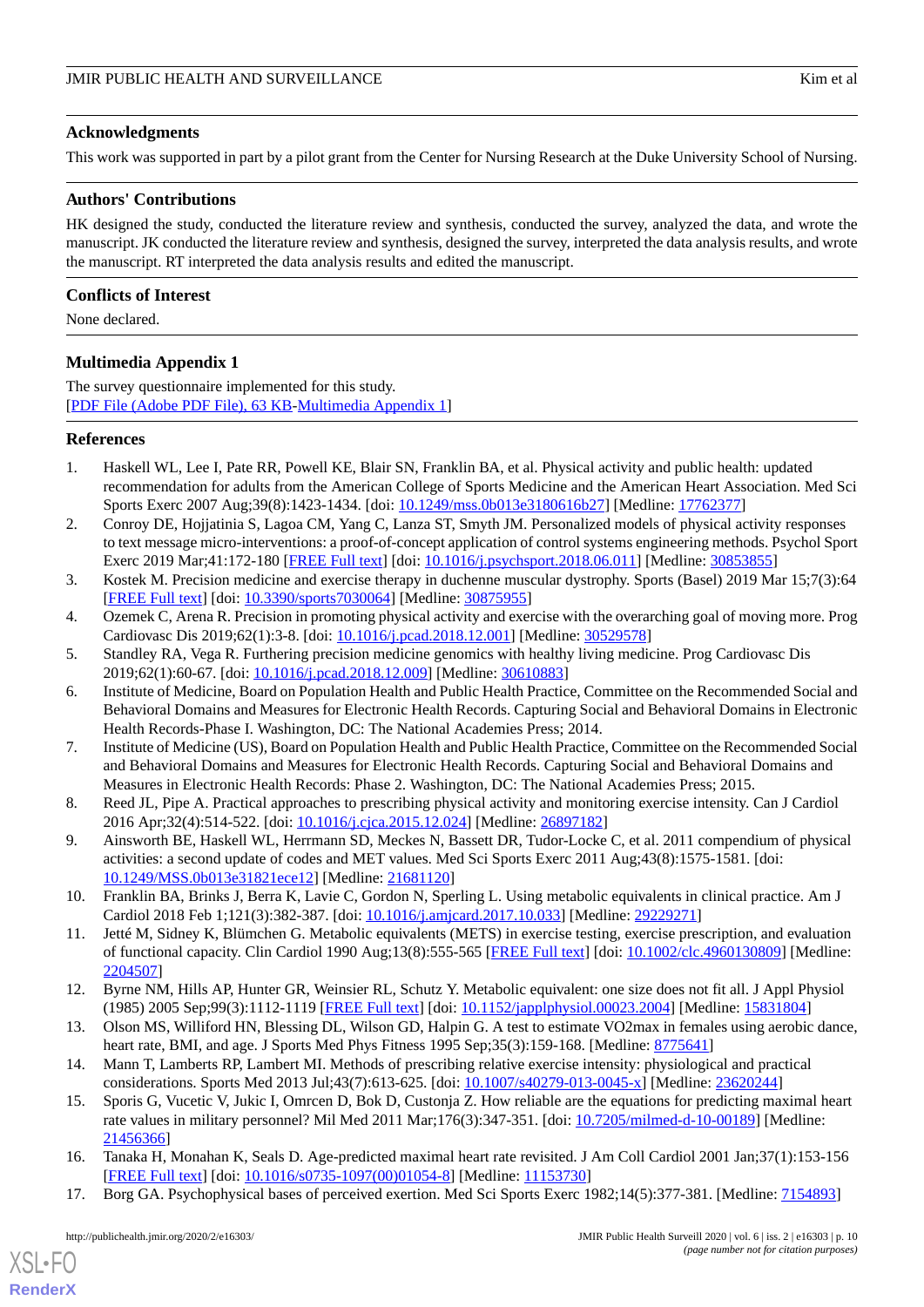- <span id="page-10-0"></span>18. Scherr J, Wolfarth B, Christle JW, Pressler A, Wagenpfeil S, Halle M. Associations between Borg's rating of perceived exertion and physiological measures of exercise intensity. Eur J Appl Physiol 2013 Jan;113(1):147-155. [doi: [10.1007/s00421-012-2421-x\]](http://dx.doi.org/10.1007/s00421-012-2421-x) [Medline: [22615009](http://www.ncbi.nlm.nih.gov/entrez/query.fcgi?cmd=Retrieve&db=PubMed&list_uids=22615009&dopt=Abstract)]
- <span id="page-10-1"></span>19. Aamot I, Forbord SH, Karlsen T, Støylen A. Does rating of perceived exertion result in target exercise intensity during interval training in cardiac rehabilitation? A study of the Borg scale versus a heart rate monitor. J Sci Med Sport 2014 Sep;17(5):541-545. [doi: [10.1016/j.jsams.2013.07.019](http://dx.doi.org/10.1016/j.jsams.2013.07.019)] [Medline: [23988787](http://www.ncbi.nlm.nih.gov/entrez/query.fcgi?cmd=Retrieve&db=PubMed&list_uids=23988787&dopt=Abstract)]
- <span id="page-10-2"></span>20. O'Neill ME, Cooper KA, Mills CM, Boyce ES, Hunyor SN. Accuracy of Borg's ratings of perceived exertion in the prediction of heart rates during pregnancy. Br J Sports Med 1992 Jun;26(2):121-124 [\[FREE Full text](http://bjsm.bmj.com/cgi/pmidlookup?view=long&pmid=1623357)] [doi: [10.1136/bjsm.26.2.121\]](http://dx.doi.org/10.1136/bjsm.26.2.121) [Medline: [1623357\]](http://www.ncbi.nlm.nih.gov/entrez/query.fcgi?cmd=Retrieve&db=PubMed&list_uids=1623357&dopt=Abstract)
- <span id="page-10-4"></span><span id="page-10-3"></span>21. Persinger R, Foster C, Gibson M, Fater DC, Porcari JP. Consistency of the talk test for exercise prescription. Med Sci Sports Exerc 2004 Sep;36(9):1632-1636. [doi: [10.1519/JSC.0b013e318234e84c\]](http://dx.doi.org/10.1519/JSC.0b013e318234e84c) [Medline: [15354048\]](http://www.ncbi.nlm.nih.gov/entrez/query.fcgi?cmd=Retrieve&db=PubMed&list_uids=15354048&dopt=Abstract)
- <span id="page-10-5"></span>22. Petersen AK, Maribo T, Hjortdal VE, Laustsen S. Intertester reliability of the talk test in a cardiac rehabilitation population. J Cardiopulm Rehabil Prev 2014;34(1):49-53. [doi: [10.1097/HCR.0000000000000029\]](http://dx.doi.org/10.1097/HCR.0000000000000029) [Medline: [24370760](http://www.ncbi.nlm.nih.gov/entrez/query.fcgi?cmd=Retrieve&db=PubMed&list_uids=24370760&dopt=Abstract)]
- <span id="page-10-6"></span>23. Rotstein A, Meckel Y, Inbar O. Perceived speech difficulty during exercise and its relation to exercise intensity and physiological responses. Eur J Appl Physiol 2004 Aug;92(4-5):431-436. [doi: [10.1007/s00421-004-1160-z\]](http://dx.doi.org/10.1007/s00421-004-1160-z) [Medline: [15221401](http://www.ncbi.nlm.nih.gov/entrez/query.fcgi?cmd=Retrieve&db=PubMed&list_uids=15221401&dopt=Abstract)]
- <span id="page-10-8"></span><span id="page-10-7"></span>24. Coleman KJ, Ngor E, Reynolds K, Quinn VP, Koebnick C, Young DR, et al. Initial validation of an exercise 'vital sign' in electronic medical records. Med Sci Sports Exerc 2012 Nov;44(11):2071-2076. [doi: [10.1249/MSS.0b013e3182630ec1](http://dx.doi.org/10.1249/MSS.0b013e3182630ec1)] [Medline: [22688832](http://www.ncbi.nlm.nih.gov/entrez/query.fcgi?cmd=Retrieve&db=PubMed&list_uids=22688832&dopt=Abstract)]
- 25. Amazon Mechanical Turk. URL:<https://www.mturk.com/> [accessed 2020-03-24]
- <span id="page-10-10"></span><span id="page-10-9"></span>26. Mortensen K, Hughes TL. Comparing Amazon's Mechanical Turk platform to conventional data collection methods in the health and medical research literature. J Gen Intern Med 2018 Apr;33(4):533-538 [[FREE Full text](http://europepmc.org/abstract/MED/29302882)] [doi: [10.1007/s11606-017-4246-0\]](http://dx.doi.org/10.1007/s11606-017-4246-0) [Medline: [29302882](http://www.ncbi.nlm.nih.gov/entrez/query.fcgi?cmd=Retrieve&db=PubMed&list_uids=29302882&dopt=Abstract)]
- 27. R: The R Project for Statistical Computing. URL: <https://www.r-project.org/> [accessed 2020-03-24]
- <span id="page-10-11"></span>28. Kozey S, Lyden K, Staudenmayer J, Freedson P. Errors in MET estimates of physical activities using 3.5 ml x kg(-1) x min(-1) as the baseline oxygen consumption. J Phys Act Health 2010 Jul;7(4):508-516. [doi: [10.1123/jpah.7.4.508\]](http://dx.doi.org/10.1123/jpah.7.4.508) [Medline: [20683093](http://www.ncbi.nlm.nih.gov/entrez/query.fcgi?cmd=Retrieve&db=PubMed&list_uids=20683093&dopt=Abstract)]
- 29. Walters K, Christakis DA, Wright DR. Are Mechanical Turk worker samples representative of health status and health behaviors in the US? PLoS One 2018;13(6):e0198835 [[FREE Full text](http://dx.plos.org/10.1371/journal.pone.0198835)] [doi: [10.1371/journal.pone.0198835\]](http://dx.doi.org/10.1371/journal.pone.0198835) [Medline: [29879207](http://www.ncbi.nlm.nih.gov/entrez/query.fcgi?cmd=Retrieve&db=PubMed&list_uids=29879207&dopt=Abstract)]

# **Abbreviations**

**%HR max:** maximum heart rate **%VO2 max:** maximum oxygen uptake rate **EHR:** electronic health record **FITT:** frequency, intensity, time, and type **HR:** heart rate **MET:** metabolic equivalent of the task **MTurk:** Amazon Mechanical Turk **ONC:** Office of National Coordinator for Health Information Technology **RPE:** Rating of Perceived Exertion

*Edited by G Eysenbach; submitted 17.09.19; peer-reviewed by D Bowen, M Hamzah; comments to author 21.01.20; revised version received 31.01.20; accepted 15.03.20; published 28.05.20*

*Please cite as: Kim H, Kim J, Taira R Ambiguity in Communicating Intensity of Physical Activity: Survey Study JMIR Public Health Surveill 2020;6(2):e16303 URL: <http://publichealth.jmir.org/2020/2/e16303/> doi: [10.2196/16303](http://dx.doi.org/10.2196/16303) PMID: [32348256](http://www.ncbi.nlm.nih.gov/entrez/query.fcgi?cmd=Retrieve&db=PubMed&list_uids=32348256&dopt=Abstract)*

©Hyeoneui Kim, Jaemin Kim, Ricky Taira. Originally published in JMIR Public Health and Surveillance (http://publichealth.jmir.org), 28.05.2020. This is an open-access article distributed under the terms of the Creative Commons Attribution License (https://creativecommons.org/licenses/by/4.0/), which permits unrestricted use, distribution, and reproduction

[XSL](http://www.w3.org/Style/XSL)•FO **[RenderX](http://www.renderx.com/)**